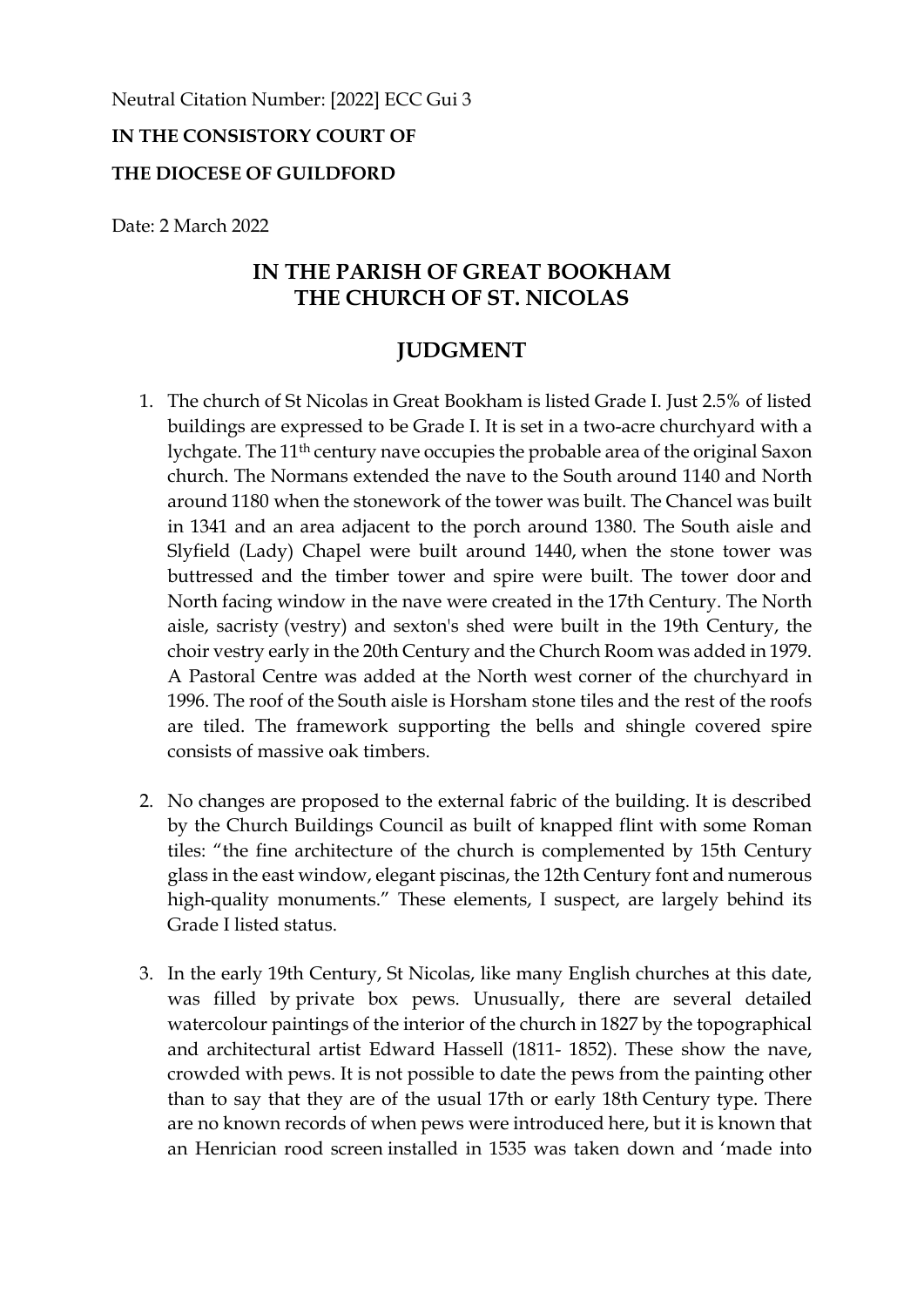pews', which suggests that some pews, at least, existed at Great Bookham from a relatively early date - perhaps the early-17th century.

- 4. Hassell made a number of paintings of the church interior (which I have seen) of which one is entitled 'Ancient Panels in Great Bookham Church'. This shows part of a box pew incorporating carved decoration in the Renaissance style of c.1600. The upper panels, with a foliate pattern, are very similar, but not identical, to those that survive today in two of the 19th Century pews.
- 5. The interior of the building was extensively remodelled in the 19th Century. These had a significant impact on the medieval church, giving us the building we see today. During this period the church benefitted from the work of two important Victorian architects: Richard Cromwell Carpenter and William Butterfield.
- 6. Carpenter was born in 1812 and died, aged 42, of tuberculosis in 1855. His two most significant buildings were Lancing College and Hurstpierpoint. Lancing College was designed in 1848 but the construction did not begin until 1854. Hurstpierpoint was begun earlier in 1851. Carpenter was described as having an accurate knowledge of ancient work and using "a refined treatment of decorative details."
- 7. It was Carpenter who introduced the North aisle in 1844-5. He had earlier become a member of the Tractarian Cambridge Camden Society which later became the Ecclesiological Society to which he was introduced by Pugin. Having seen photographs of the interior of the building, the North aisle does indeed demonstrate a restrained decorative style which is, of course, largely unaffected by the proposed changes.
- 8. The main purpose of Carpenter's extension was to provide free seating, but most, if not all, of the existing private pews in the body of the church seem to have been retained. Their arrangement after the completion of the North aisle is known from a plan of the church made in 1845.
- 9. Carpenter's work to the North aisle was in response to concerns about the number of parishioners who were not attending services and a desire to allow more 'free seating' for those who could not afford the rent of box-pews. Lambeth Palace Library has two plans of Carpenter's work. The first shows the proposed rebuilding of the North aisle in red. The second plan, dated 1845 and signed by the churchwardens and the vicar is more significant. This shows what was actually constructed, and is very different from the first plan. The North aisle was filled with benches facing east. Carpenter has also removed pews in the body of the nave and South aisle and re-organised these areas with what appear to be benches. The effect was to increase the seating from 310 to 425 and the number of free seats from 123 to 216.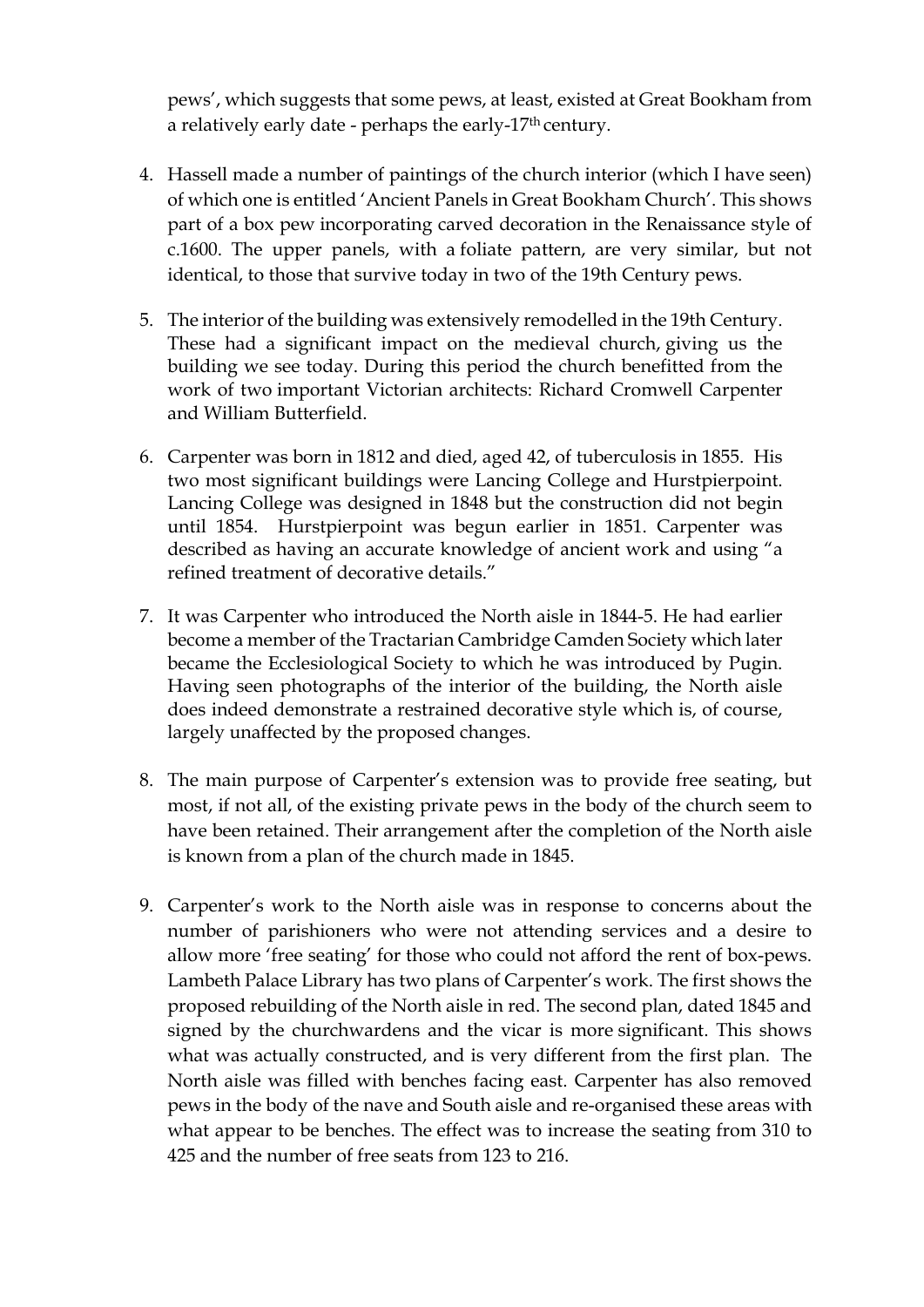- 10. Of Carpenter's work only the external walls of the North aisle survive today, and these incorporate medieval re-used masonry. None of the seating or other furnishings installed in the widened North aisle remain. The pews that abutted the North wall were removed in 2013.
- 11. For our purposes, of much greater significance is the contribution made by William Butterfield, (1814 – 1900). From 1842 Butterfield was also involved with the Cambridge Camden Society and contributed designs to the Society's journal, the Ecclesiologist. Butterfield's church of All Saints, Margaret Street, London was, in the view of Henry-Russell Hitchcock, the building that initiated the High Victorian Gothic era. It was designed in 1850, completed externally by 1853 and consecrated in 1859. Its sponsor was the Ecclesiological Society and is said to have been the first use of polychrome brick in the city, with bands of stone on the spire. The interior was even more richly decorated, with marble and tile marquetry. At Oxford, Butterfield designed Keble College, in a style radically divergent from the University's existing traditions of Gothic architecture, its walls boldly striped with various colours of brick. In his buildings of 1868–72 at Rugby School, it is said that the polychromy is even more brash.
- 12. There is little or nothing to suggest brashness in his work to St Nicolas Church in Great Bookham. However, as a leading Tractarian architect, he was undoubtedly concerned with the liturgical significance of his buildings. The remodelling of the church was clearly carried out as a unified whole which included flooring and furnishings. These furnishings would have consisted of pews, choir stalls, clergy seating, pulpit, lectern, altar and font.
- 13. Butterfield became involved with the church through his patron the 7th Lord Downe (1812-57) who owned an estate at Great Bookham where Butterfield designed a school (1856-8) and a small group of cottages (1864-6). His first work in the church was an east window in the Slyfield chapel (1858). He undertook some work in 1872, and between 1881-8 he supervised extensive repairs and the re-ordering,which is described in a Faculty of 1885. No associated drawings have been located.
- 14. The 1885 Faculty described the works as '(a) to take up and remove from the church all pews hat pegs existing fittings and floors the remains of old screens Jacobean pew ends and framing to be preserved and refixed (b) to provide and fix to the wood floors in the nave and aisles stained and varnished deal seats and kneeling boards (c) to provide and fix to the wood floors in the Chancel Riga oak seats desks and kneeling boards.' In addition, the repairs and alterations included a new chancel roof and repairs to the nave roof, new wood block and Minton tile floors, a new stone reredos, relocation of the organ and various monuments, and other repairs and redecorations. The church interior today remains substantially as it was following the 1885 reordering. The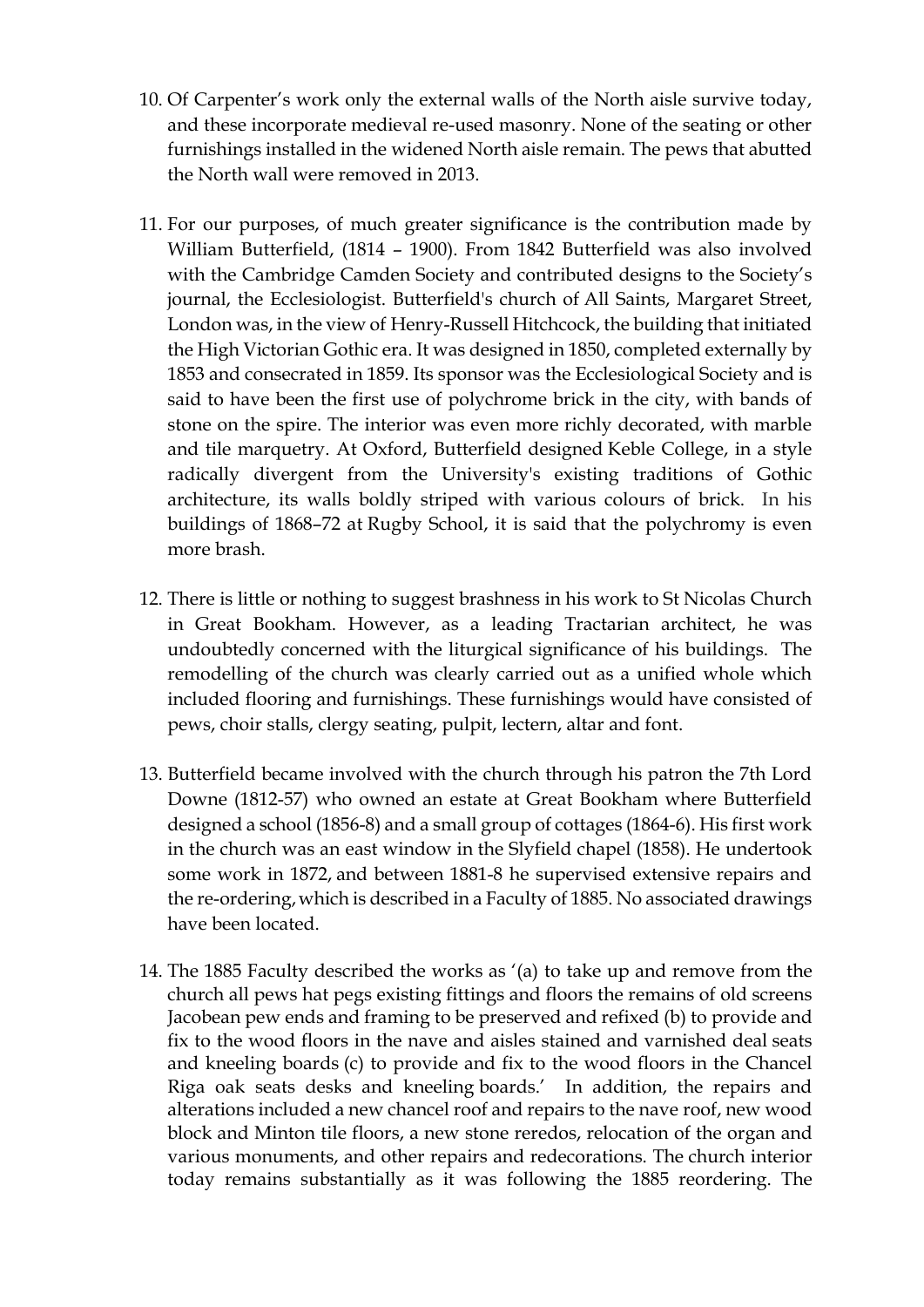most significant recent change was the removal of the pews from the North aisle in 2013. These are understood to have differed in design from those in the nave and South aisle.

- 15. As part of this, Butterfield removed all the Georgian box pews and the Carpenter benches. He installed stained and varnished pine pews in the nave and the aisles. It is the future of the existing pews in the nave and aisles that is the principal source of controversy in this petition. These pews are undoubtedly of modest quality and design. They contrast with the choir stalls and the clergy desks which are of oak and of much better quality. This is entirely consistent with the ecclesiology of the period where the furnishings and decoration become increasingly more luxurious as the eye moves from the nave to the Chancel and from the Chancel to the Sanctuary.
- 16. When the petition came before me in September 2021, I was concerned that the petitioners had failed to recognise in their supporting documents the significance of the Victorian remodelling of the interior. The Statement of Significance does not address what was likely to have been a unified reworking of the church's interior in the late 19<sup>th</sup> century. It was a startling omission in the Statement of Significance not to have mentioned the contribution of Carpenter and Butterfield. That said, I had seen no reference to St Nicolas, Great Bookham in the list of Butterfield's churches, designed or remodelled.
- 17. As a result, I prepared a Memorandum which has now been seen by the petitioners and the Amenity Societies in which I identified the need to address this issue. Although I said that the photographs did not suggest any particular architectural significance attached to the interior and that the pews in question were likely to have been mass-produced; nevertheless, the nave furnishings, whilst of no intrinsic aesthetic importance in themselves, may acquire a significance as a part (albeit perhaps limited) of a unified interior of the Gothic revival. It was, arguably, important to acknowledge the Victorian past as an integral part of the petition. Without such an acknowledgement, the petition would have proceeded on the basis of the removal of valueless out-dated pine pews.
- 18. Various bodies had expressed reservations to the proposals or parts of them, not so much in terms of outright opposition to the proposals but to the need for more information so as to ensure that the proposals were justified applying the principle that the greater harm to significance, the greater justification is required.
- 19. Christina Emerson of the Society for the Protection of Ancient Buildings is typical in this approach. When dealing with the removal of the pews, she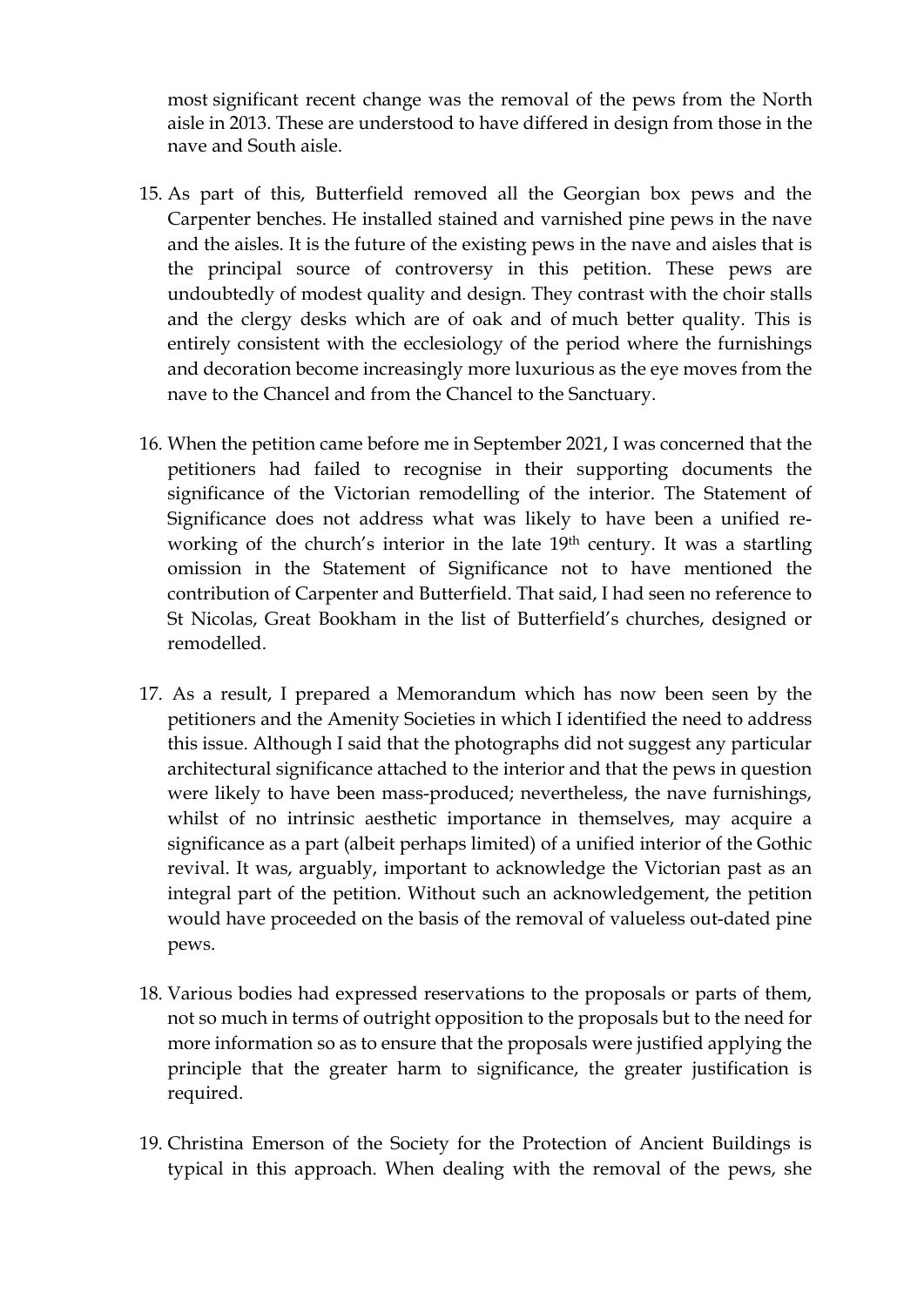commented on the Statement of Significance merely referring to them as 'of the late 19th century with earlier elements.' She suggested that there should be an expert's report suggesting options for the retention or reworking of the most significant pews and, in particular, 'a significantly robust argument' for the removal of the pews in their entirety. Clearly the aim of the parish to remove pews in order to afford greater flexibility to worship and community activities requires the petitioners to show how the space will be used in the course of its various activities; an 8 o'clock service, a family service, group meetings, concerts, choral events. By this means it will become obvious why the current inflexible arrangement of pews, at least in some parts of the nave and aisles, is inappropriate for current needs. Ms Emerson suggests there should be genuine consideration to a solution involving partial removal of the pews and why the parish does not consider that this is workable.

- 20. James Hughes of the Victorian Society considered that the Statement of Significance did not pay adequate regard to the importance of Carpenter and Butterfield and their contribution to a unified decorative scheme, albeit one created in a very different historical, and perhaps liturgical, environment. Mr Hughes spoke of the need for an activity audit showing how a flexible nave space would be used, how often and by how many people and an exploration of options envisaging the retention of varying amounts of benches. Similar reservations were expressed about the proposal to remodel the font's base.
- 21. Whilst Mr Hughes acknowledged the introduction of a dais into a church as assisting in providing a more dignified area for the celebration of the liturgy nearer to the congregation, he wanted more details about the liturgical (or other) use to which the additional space would be put. By inference this meant a fuller explanation about current usage, either in the nave or in the Chancel and Sanctuary so that any limitations could form the justification for the proposed change. The supporting documentation proposed a modest extension into the nave of some 1.2m. For my own part, I expressed a view that where the liturgical activity is moved from the East end of the church to the nave, there is a risk that the Chancel and Sanctuary becoming redundant, requiring due consideration being given to the future use of the Chancel and Sanctuary.
- 22. The Victorian Society, through Mr Hughes, noted the guidance provided by the Church of England relating to seating in a Grade 1 listed church to the effect that they should be entirely of timber. As I had noted elsewhere, the removal of pews and the use of chairs carries with it its own particular problems. The storage of chairs when not in use, the ease of their carriage from place to place and the avoidance of unsightly stacks of chairs placed by well-meaning volunteers who do not know what to do with them. I noted in one of the photographs, DWG No DOC 202, two random chairs placed in front of a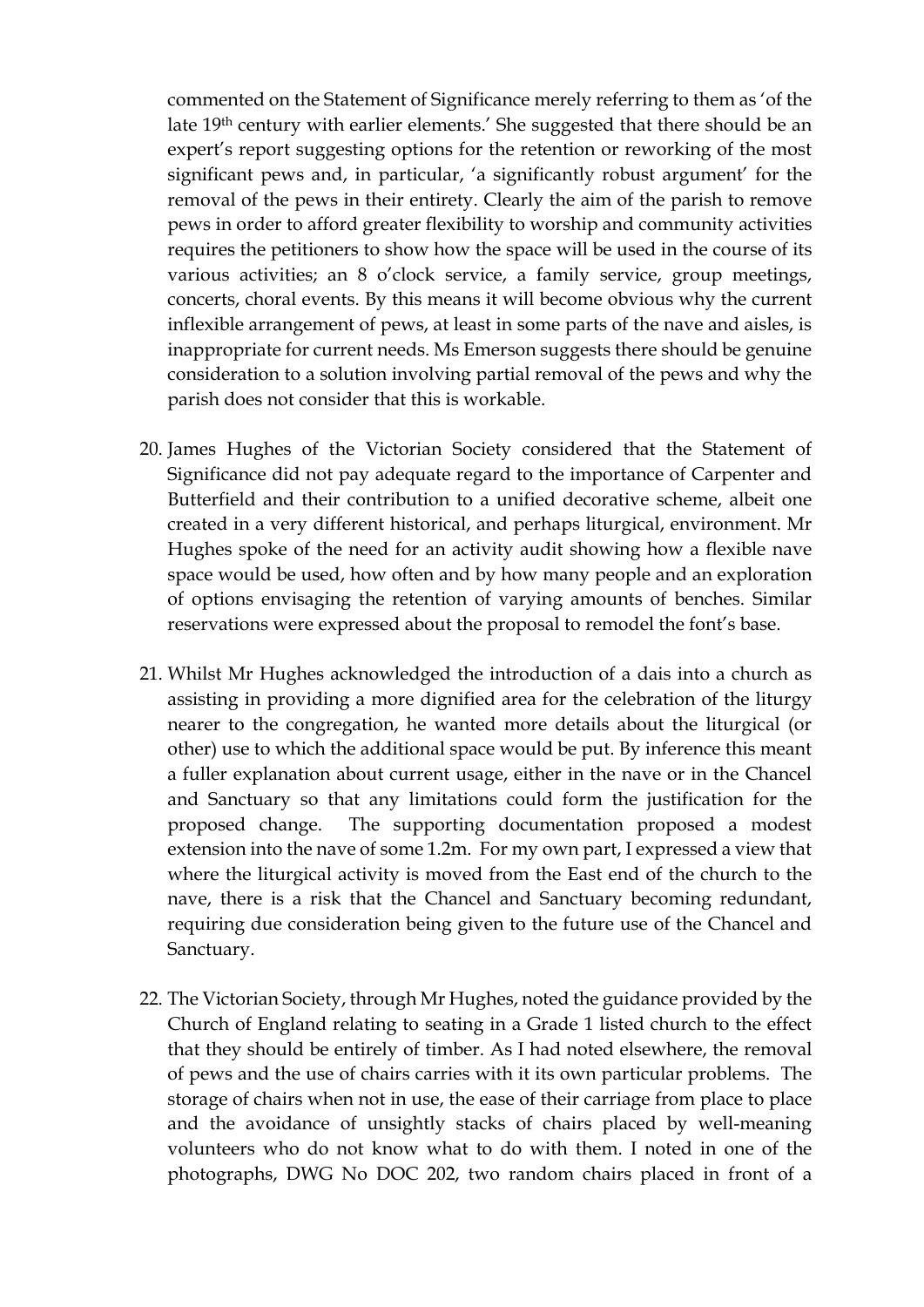magnificent baroque memorial. It is an object lesson in the downside of introducing chairs into an empty space. How much better would it have looked in the photograph without them.

- 23. Finally, Mr Hughes remarked upon a minor alteration in the proposal to relocate the donation box and, less contentiously perhaps, the benefactors' board. The donation box was an unusual feature and I can understand why he wanted some information about its origin and significance, if only as a matter of record.
- 24. Isabelle Ryan of Historic England focused upon the removal of pews and the installation of the Audio-Visual system. She, too, spoke about the lack of information about the existing pews and the absence of an assessment of their significance. Little justification had been provided beyond that a more flexible space was required. The Statement of Needs did not address the proposal for the AV system which is complex and extensive without sufficient justification for the use of such a large quantity of screens, inevitably in prominent positions.
- 25. Mr Edward Waller of the Georgian Group echoed the concerns made about the lack of information provided on the pews. His view was that, without a full assessment of the pews and their significance, the Georgian Group was unable to offer any advice. (As later transpired, the input of the Georgian Group was limited because the Georgian elements of the interior were themselves limited to some very fine wall memorials which are unaffected by the proposed changes.)
- 26. Keri Dearmer of the Church Buildings Council commented upon the proposal to install a gas boiler. The Council noted that the Church of England is working towards Net-Zero carbon by 2030. The Council would be able to support the installation of a gas boiler if it were clear that the choice was a result of the careful analysis of the options available and their carbon impact. The electric under-pew heaters for the Chancel were an appropriate solution, especially if combined with 100% renewable electricity from a green tariff. However, it noted that there was no energy audit submitted and therefore it was not possible to establish whether the proposed system was the most suitable solution.
- 27. Like the other consultees, the Church Buildings Council sought further information about the need for a flexible space within the nave and asked for further details, including what activities were proposed for the space, how many people were expected to attend, what sort of community activities were envisaged and whether there was local support for these to take place in the church given the existing church and village halls. The Council, too, would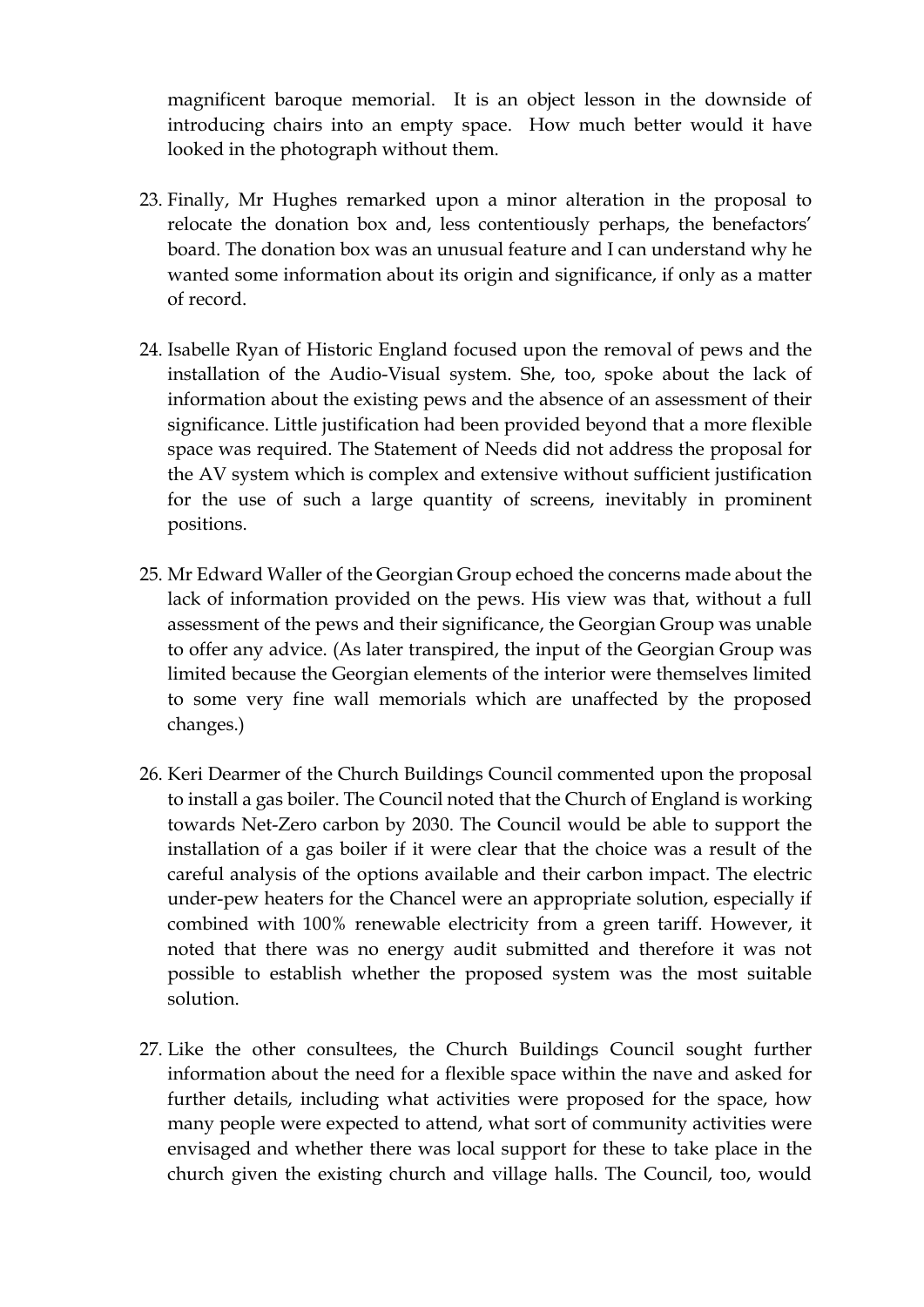have found it helpful in showing possible uses, layouts and a consideration of alternative options such as the removal of only a part of the pews.

- 28. The Council also commented upon the fact that the Victorian font base, if removed, would drastically change the appearance of the font and that the proposal for a new bronze base of four slender legs could not be easily visualised such as to justify a drastic change of appearance. It echoes what I had said earlier. If the current base of the font is merely a piece of unwieldy stonework, the justification for its removal is easy to make. If, however, it is, as I believed it to be, part of Butterfield's unified design for a Gothic interior, however simple that design may be, the justification for a change would be less easy to make.
- 29. Finally, the Council noted the lack of information provided about the proposed Audio-Visual system.
- 30. In addition to the reservations summarised above, my Memorandum spoke of some individual letters of objection which were self-explanatory. One of the principal objections was the suggestion that St Nicolas would be turned into another community hall. In addition, Mr Gordon argued that the chairs were less comfortable than the existing pews with pew cushions. Mr Whitman complained of insufficient time and opportunity for parishioners to study and discuss the proposal (a complaint which, with the passage of time, now no longer holds true) but also that there was no evidence the changes would attract a larger congregation; that there were unsolved problems of lack of parking and difficulty of access to the church; that the ramps were potentially hazardous and that the role of kneelers had been insufficiently addressed.
- 31. My Memorandum concluded that the petition could not be advanced without a substantially revised Statement of Significance and Statement of Needs. In particular, I suggested the petitioners would be greatly assisted by advice about the various alterations made in the 19th Century by Carpenter and Butterfield. I ended by saying that, at some stage, an assessment would have to be made whether the quality of the interior was sufficiently high to merit its retention when balanced against detailed arguments focusing upon how the church would be used if the petition were granted. I suggested that there was plenty of scope for the petitioners to invite some or all of the consultees to a meeting at the church in an attempt to resolve some of these issues.
- 32. I now wish to pay tribute to the petitioners who have risen so successfully to the reservations expressed by me and the Amenity Societies. As a result, the petitioners commissioned a report by an historic buildings consultant, Mr Michael Copeman, MSc, BA, IHBC whose report was received by them on 5 November 2021. In addition, the petitioners have greatly enlarged both the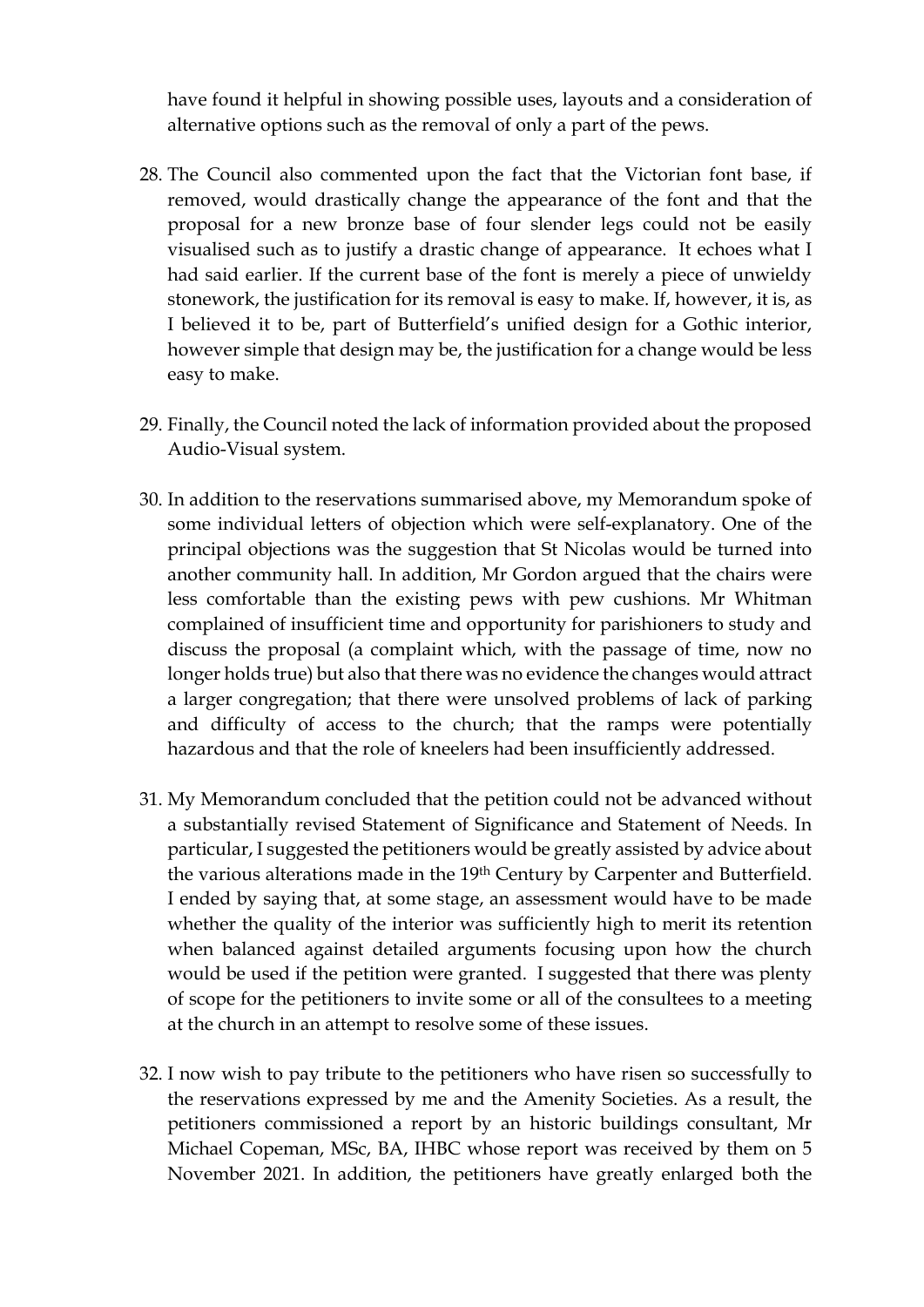Statement of Significance and the Statement of Needs including the provision of notes detailing why the PCC need a more flexible church building, a note analysing options for the partial removal of the remaining pews, a summary of Chris Redding Associates' heating study of the church, a note showing illustrative seating layouts and a Heating Plan. Following a meeting on 16 November which was held at the church with representatives of the Society for the Protection of Ancient Buildings, Historic England and the Church Buildings Council further alterations were made to the proposals. As a result of illness, the Victorian Society could not be represented but, usefully, additional paperwork demonstrated working through various options suggested by the Victorian Society.

- 33. As a result, we now have an invaluable resource as to the past and present of this building which will remain valuable for future generations wishing to know something of the history of this building and the reasons why changes have been made and may need to be made in future. The petition and the material supporting it should be preserved and made easily accessible for all those wishing to see it.
- 34. I can deal swiftly with those matters which are no longer in contention or can be resolved summarily:
	- (a) The nave platform

As part of discussions with potential contractors the petitioners had been told by a professional stonemason that the memorial brass at the foot of the pulpit steps is on a stone slab that extends some way under the existing chancel step, as well as under the lowest of the pulpit steps. It would be impractical to lift and move that slab without dismantling a significant part of the chancel step as well as the lowest pulpit step, thereby entailing a substantial amount of work and carry the risk of damage to both steps. Instead, the petitioners propose to extend the chancel step a further 150mm (6 inches) into the nave so that it fully covers the brass and install a hatch that could be opened to allow the brass to be viewed. The same approach would also be adopted for small ledger stone (100m 60mm in white marble) that would be covered by the ramp.

(b) The chairs

The church proposes to buy 200 of the Howe 40/4 chairs. At least 160 of these will be used almost all of the time, leaving 40 or fewer to be stored sufficient to be accommodated on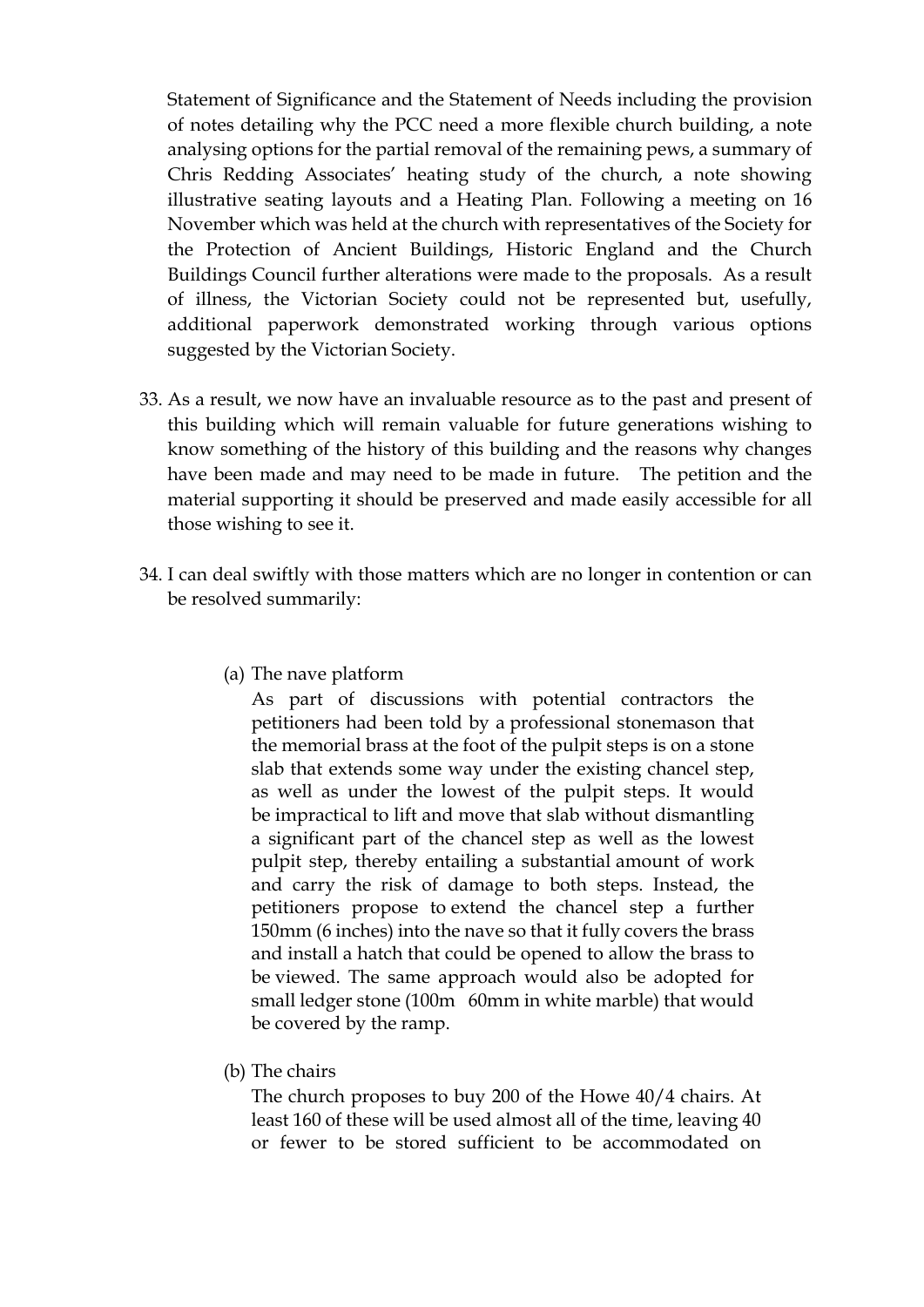one trolley. This must be stored in the Church Room alongside the other chairs used in that room.

The petitioners propose purchasing additional seating in the form of the Alpha E101 chair (which has a black plastic seat and back) such as is used in the Church Room and Pastoral Centre to be used only on the rare occasions such as Christmas and Easter when additional seating is required.

The Victorian Society's view was that these latter chairs were inappropriate even for infrequent and temporary use. Given the infrequency of using this type of chair to supplement the 200 Howe 40/4 chairs and that the Howe 40/4 chair is some four times the price of the Alpha chair, it is not proportionate to purchase additional Howe 40/4 chairs. From my own experience, it is not unusual to use chairs from the church hall to supplement the pews when additional seating is required and it imposes no significant aesthetic loss, given the reason for it.

(c) The font pedestal

In view of the concerns expressed about the proposed bronze font base and the high prices by tenderers for this, the petitioners now propose to rebuild the font on its existing base in the proposed new location closer to the main door from the tower. In doing so the lowest level of the plinth would be removed to lower the font to a safer height. This would also enable the stone step to be dispensed with, thereby removing a trip hazard.

(d) The heating system.

Following receipt of Chris Reading Associates' study, the Church Buildings Council now accepts that other heating options have been considered by the parish and is content with the proposed system.

(e) The Audio-Visual installation.

Two amenity societies had expressed concerns about the five proposed screens. SPAB accepted the proposal that two screens should be installed behind the chancel arch (where they will not be visible from the nave). It objected to the screens on the nave columns and in the tower. Historic England objected to all five screens but makes particular mention of the two screens on the nave columns.

I accept that the screens behind the chancel arch are necessary if the choir and servers are to see what is projected on the screens in the nave which, when not in use, are hidden (rolled up) behind the chancel arch and roof beams in the side aisles. The petitioners are prepared to forego the two nave screens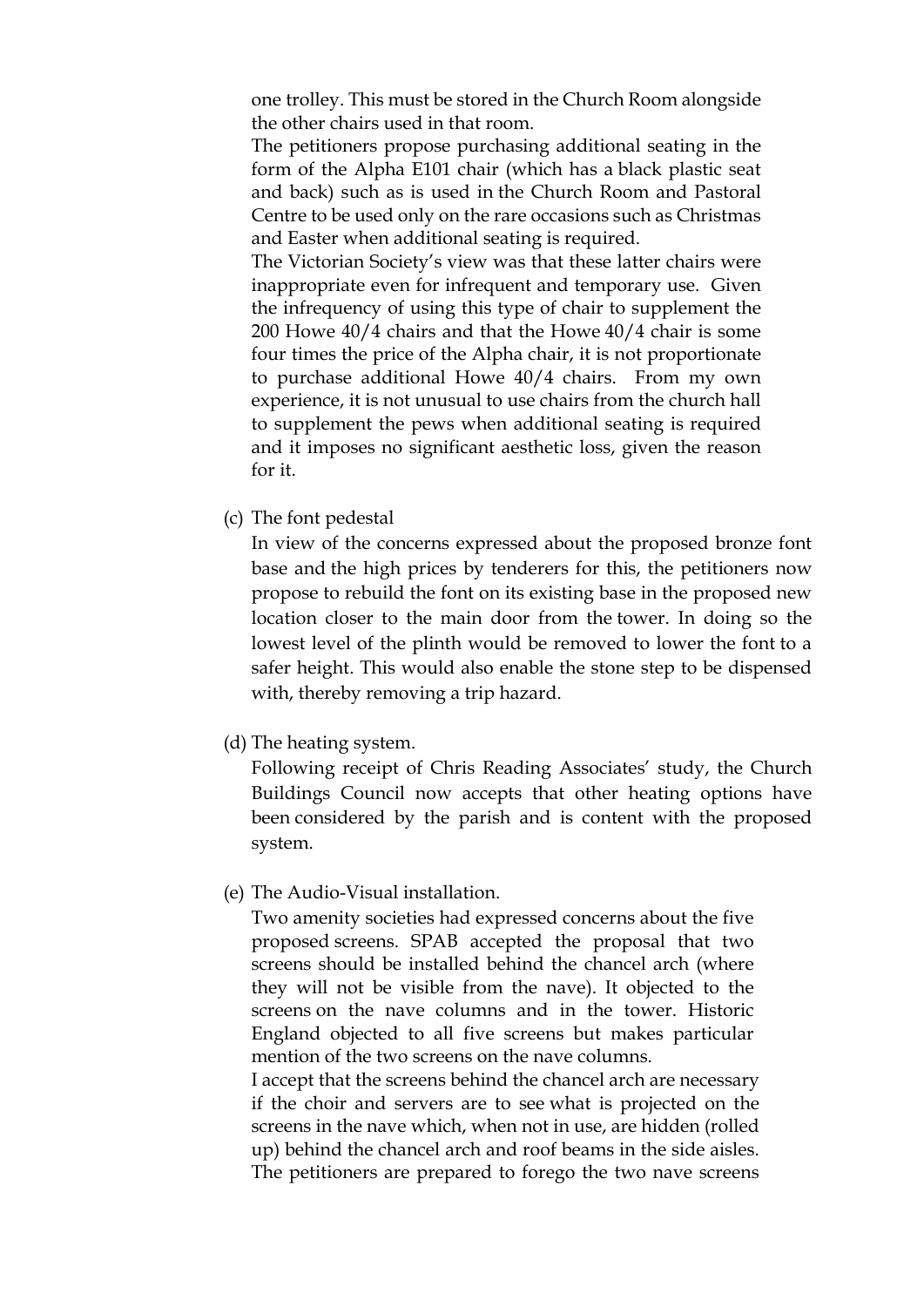and use moveable screens when they are necessary to assist those leading services and other events. I grant permission to amend the petition to include the installation of wiring and sockets on the two nave columns nearest to the chancel to enable moveable screens to be plugged in without potentially dangerous trailing wires. The wiring must be suitably attached and routed and coloured to reduce the impact of its presence.

(f) The offertory box

There was an issue as to the intrinsic merit of a stone offertory box. Unfortunately, perhaps, this was destroyed by vandals in an obvious attempt to obtain the contents. It was, however, subsequently discovered to have no architectural merit, being a plain stone pillar safe installed in 1968 by Hawkins and Sons, local undertakers. It will be replaced in due course and the subject of a separate faculty application.

- 35. The report of Michael Copeman has addressed the need for a comprehensive assessment of the historic interior of the church. I summarise its contents below.
- 36. The choir stalls and chancel furniture are of high-quality oak joinery. They correspond with the description in the 1885 Faculty and display the robust Gothic Revival character of Butterfield's work. At least one kneeling board survives.
- 37. The bench pews in the body of the church are of stained deal, as specified in the Faculty, but have no kneeling boards. They have shaped bench ends with simple chamfers, plain seats and seat-bookshelves, but no other distinctive design features. The fronts have a simple arcade design. Butterfield used broadly similar benches in many of his churches but, Mr Copeman thinks, they are not part of a 'set' with the chancel furniture. They are of a common 19th Century type.
- 38. The pews and pew fronts that are the main subject of his report incorporate carved panels of c.1600, each with a pattern of five roundels carved in relief with a stippled background. They comprise one pew front (c.4m long) and one slightly longer bench pew with dimensions to match those of the pews. Each carved panel is a single oak board, roughly 200 x 750mm, their backs roughly chamfered to fit a grooved frame. The carved panels have been incorporated in larger sections of panelling with pegged joints, so that below the carved panels are a series of roughly square panels, with decorative mouldings and a much cruder inscribed bead moulding to the rails, in the style of 17th Century domestic panelling.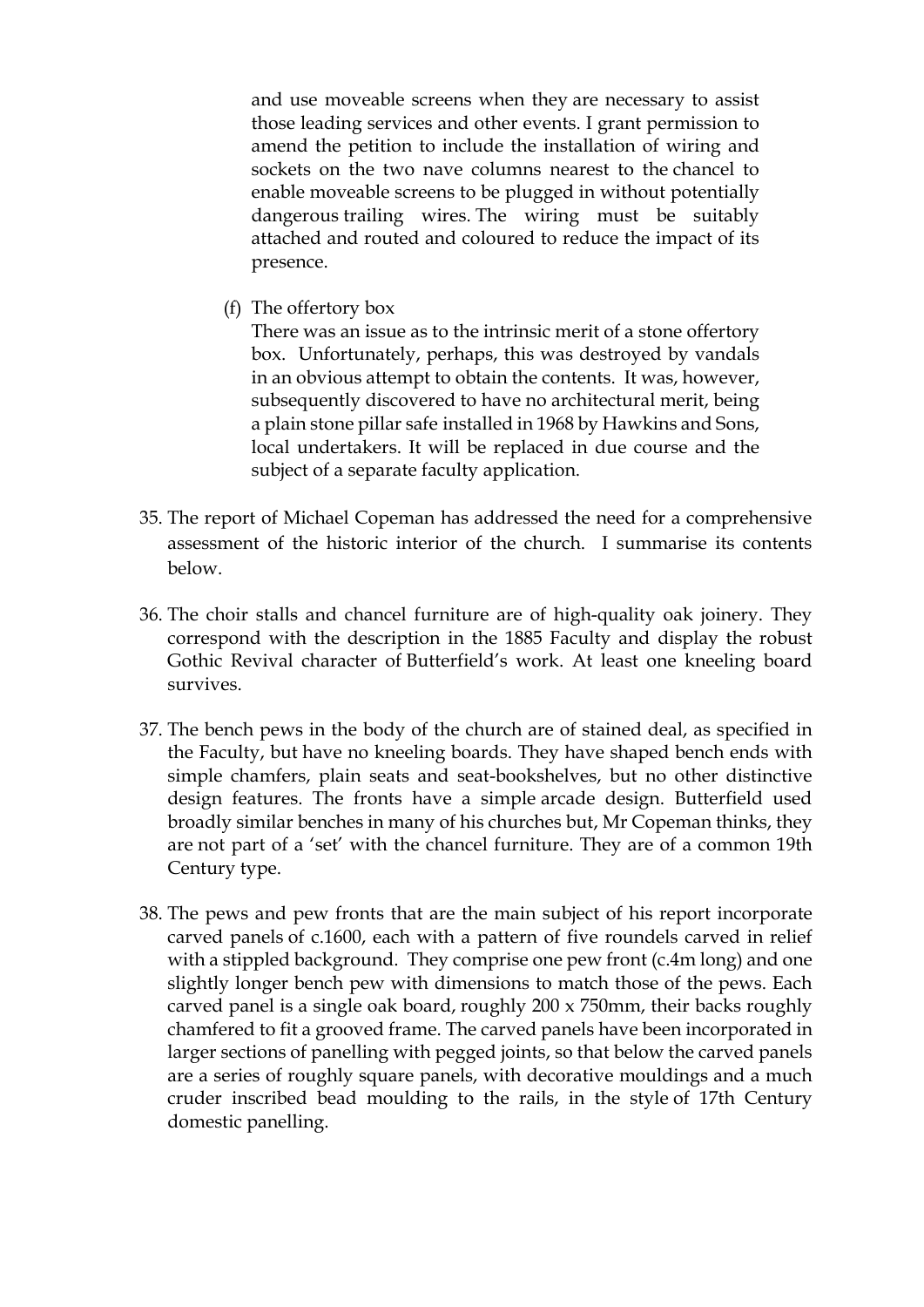- 39. It is obvious to Mr Copeman that the surviving panels are part of a larger group from the same source which probably included the 'arcaded' panels; and that they originally formed part of something other than box pews, for which they were re-used, probably in the 17th Century. Whether they were originally part of a high-status domestic interior or church furnishings of some kind cannot be known from the surviving panels alone; nor do we know how many carved panels were present in 1885. There are no religious symbols in the carved panels, which might suggest a secular origin.
- 40. The reference to 'Jacobean pew ends and framing' in the 1885 Faculty, according to Mr Copeman, is ambiguous. Hassell's painting appears to be of pew fronts, but what survives could well have been the 'ends' of box pews, suggesting that some carved panels were lost between 1827 and 1885. Nonetheless, it is clear that those extant in 1885 were sufficiently valued by the community (and Butterfield) to be preserved, and that the sections of box pew that incorporated the carved panels were adapted in 1885, to conform with the dimensions of the new bench pews.
- 41. Mr Copeman believes the 1885 pews in the nave and side aisles are standard examples of the type commonly used by Butterfield, and could have been made to his design, although he strongly favoured kneeling boards over hassocks. (He published a somewhat similar design for bench pews in the *Church Builder*  in 1885.) However, even if they were designed by Butterfield, they are of an inexpensive, utilitarian type, produced in very large numbers in the later part of the 19th Century. They were not designed specifically for this church and are more basic than the oak choir furniture, which has different details. In Mr Copeman's opinion, the bench pews add a Victorian aspect to the character of the medieval church, but they reflect a liturgical trend, rather than its expression through architectural design. In summary, Mr Copeman thinks they are a relatively minor part of the overall significance if St Nicolas, and their intrinsic heritage significance is modest.
- 42. Mr Copeman goes on to say that the pews would be of greater aesthetic and architectural value if they were part of a complete new church, or even of a more comprehensive restoration. Butterfield's towering reputation depends primarily on his buildings, and his furniture is important principally in the buildings for which it was designed as part of a complete, cohesive whole. While this is not to denigrate the quality of the choir furniture at Great Bookham, the church is notable for the light touch of Butterfield's work. Mr Copeman remarks that the church was recognised as an ancient building in the 19th Century, and it is experienced as such today. Its spatial and architectural qualities remain essentially and authentically medieval, enriched by the exceptional collection of monuments. Little about the interior of the church feels Victorian, or suggests Butterfield's hand, apart from the slightly garish Minton floor tiles. Butterfield's repairs, although extensive, were sympathetic rather than transformative. They are admirable for this reason, but they display little of his distinctive architectural style. For these reasons, Great Bookham is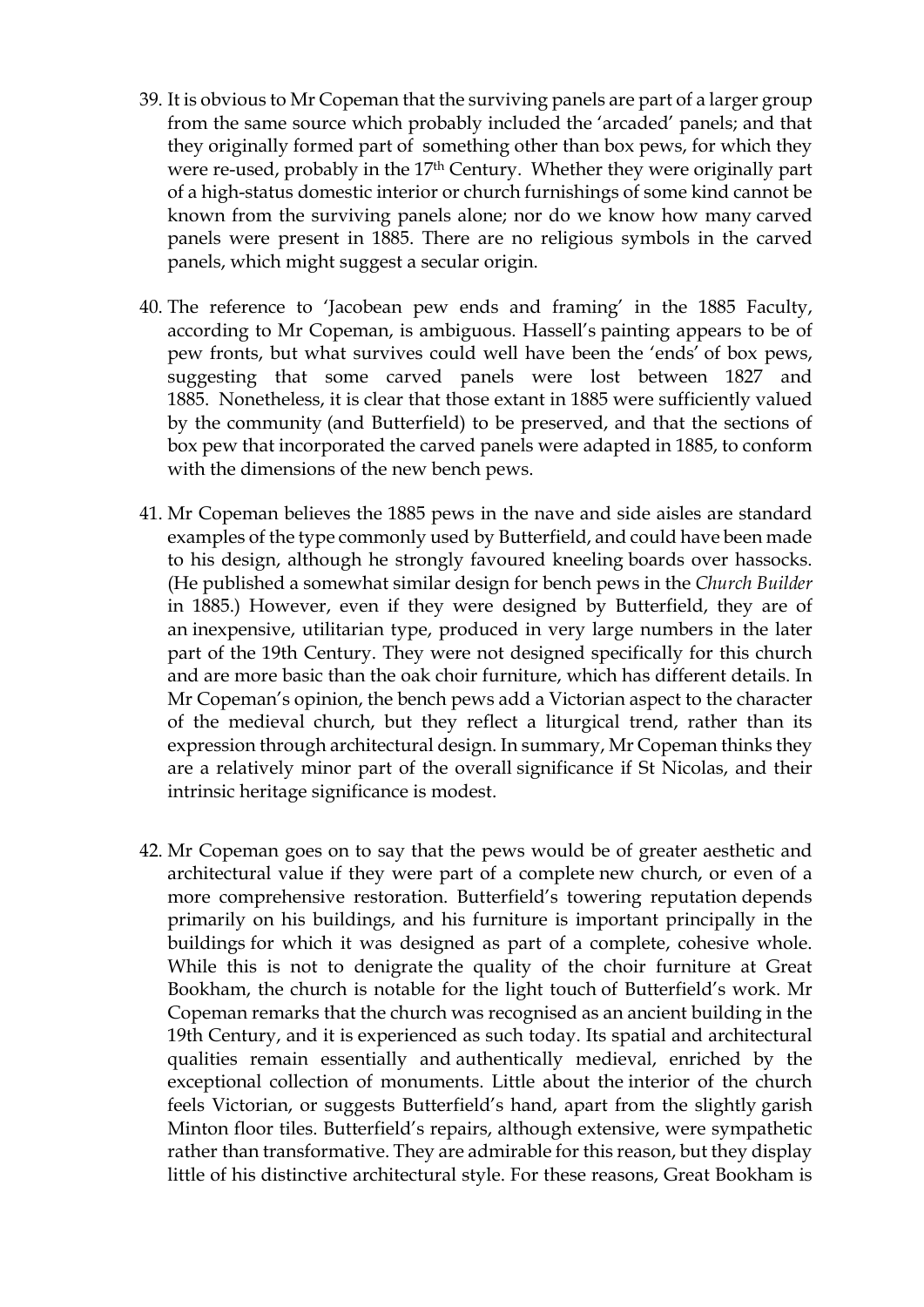a relatively unimportant work in the context of Butterfield's considerable *oevre*.

- 43. Mr Copeman then draws a sharp distinction between the pine pews in the nave and the bench pew and pew front incorporating the carved panels which he considers are of special interest. The carved panels were considered ancient and noteworthy two centuries ago, when they were already some two hundred years old. Their reuse, first in box pews and then as benches, enriches our understanding and enjoyment of the church. The carved panels were sufficiently valued as *objets d'art* to be reused in both the 'low-church' postreformation era, and again as ritual was reintroduced, by 'high-church' Victorians. They are everyday objects that embody and reveal the history of the church, and possibly - if their origins can be traced or other such panels can be found - the wider local community. They combine high-status decorative art with vernacular craft skills. Mr Copeman continues that their significance derives from their evolution over the centuries. It includes not only the carved panels, but also the plain 'box pew' panels and the Victorian conversion to seating: they tell a story that is greater than that of their individual parts.
- 44. As a result of these considerations, Mr Copeman concluded that the significance embodied in these pews would best be conserved if they remained substantially as they are. Separating the carved panels from the plain panels would result in a substantial loss to their heritage significance and it could also be difficult to dismantle the carved panels from the plain ones without damaging them. He proposes, subject to the advice of a suitably experienced joiner, the long bench, at least, could be altered to make a shorter one incorporating the 'unit' of carved and plain panels, re-using the 1885 bench ends. This would cause little harm to its historic interest. The pew front could be divided into two parts in a similar manner, or alternatively, adapted to some other use or preserved as flat panels, although its unique history might not then be quite so easily appreciated. In any case, the pews are worthy of preservation in a form that retains evidence of each phase of their long history in the church from which their heritage significance is inseparable.
- 45. James Hughes' response on behalf of the Victorian Society to Mr Copeman's report maintained his concerns about the impact of the wholesale removal of the historic benches (as he terms them) and the lack, in his view, of the detailed and compelling explanation that would be required to justify it.
- 46. Whilst welcoming Michael Copeman's report on the benches (notwithstanding its lacking enthusiasm for the congregational seating) Mr Hughes accepts there may be no direct evidence that Butterfield designed the benches but that, in his view, they certainly have a *Butterfieldian* flavour, and may well have been designed by him. Butterfield was very much concerned with details (a "*gesamtkunst* fanatic" as the great Butterfield expert, Nicholas Olsberg, describes him, referring to a "total work of art" and describing a design where different art forms are combined to create a single cohesive whole). Examples of this are found in Butterfield's designing a unique prayer book cover, a parish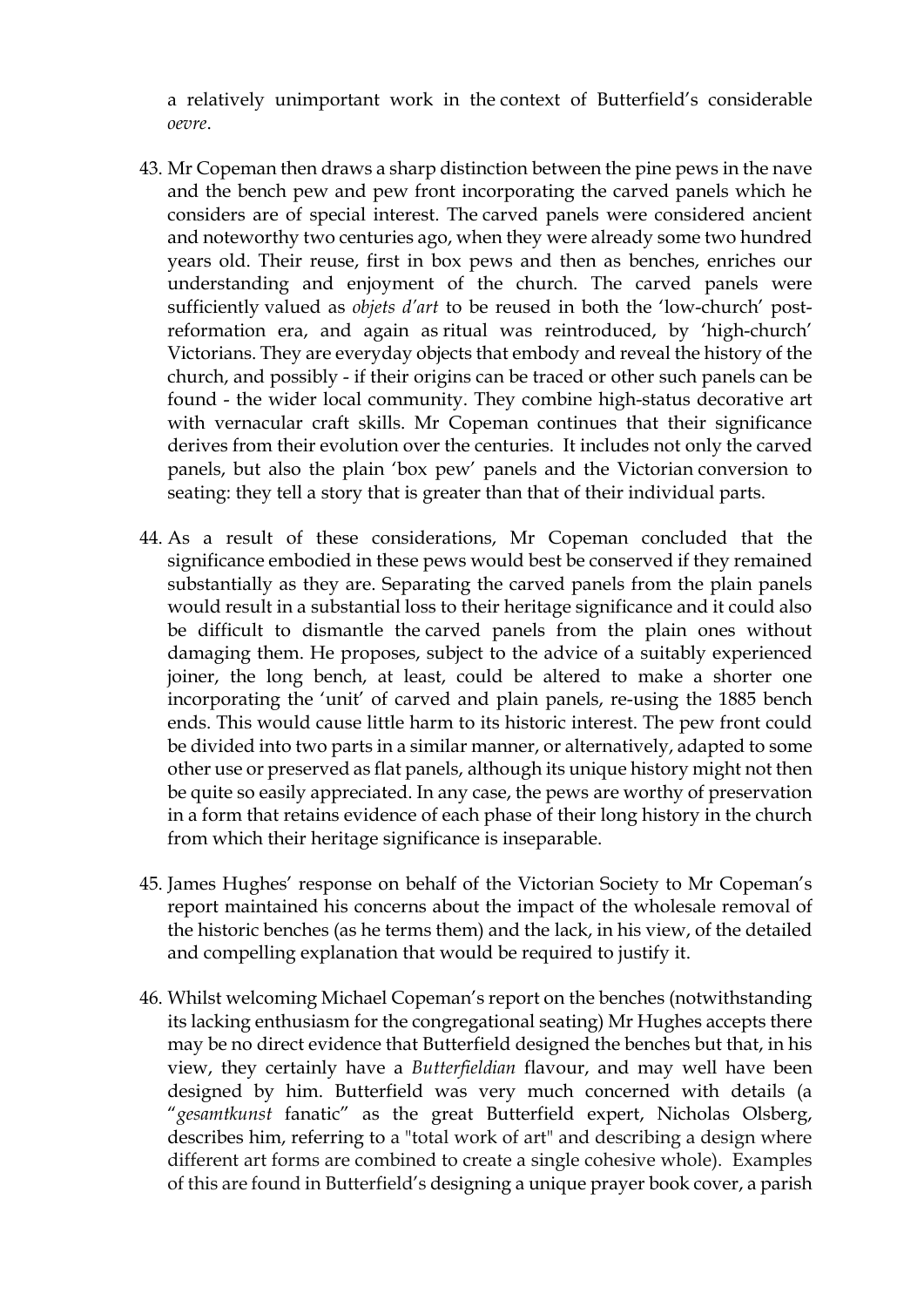chest and even a key to the vestry door for most of the churches on which he worked. Mr Hughes describes that Butterfield would gift them, if they could not be afforded. He notes the little country schools (such as that in Great Bookham which Philip Webb greatly admired) which get custom designs for desks, stools and boot scrapers. Mr Hughes considers that it seems most probable that Butterfield did design (or at least personally oversaw) the benches at Great Bookham, despite their relative modesty of detailing. The Victorian Society disagrees with Mr Copeman's report's conclusions on the value and effect of Butterfield's work at St Nicolas. The Society believes it was, in fact, quite extensive and actually transformative of the church interior, removing as it did the old Georgian pews. In a strange way the extent, as well as the quality, of Butterfield's work in part explains how seamlessly it is now experienced, even if it was not a comprehensive restoration that he carried out. Mr Hughes concludes that the restoration is 'quite legibly' Butterfield, and not just the benches, but the floor, the pulpit, the credence, the screen (now at the West end). He also believes the reredos of 1891 is of exceptional beauty, notwithstanding the fact that it appears to have been largely covered over, if not destroyed, at some point in the past. Mr Hughes notes that Butterfield had strong personal connections with William Henry Dawnay. They were great friends, and Dawnay was a client, who grew up and became proprietor of nearby Bookham Grove.

- 47. As a result of these consideration, the Victorian Society's view remains that the wholesale clearance of the benches would have a significant impact on the character and appearance of the interior, and would entail the loss of a major element of Butterfield's work at the church. The harm it would cause to the significance of this Grade I-listed building would be considerable.
- 48. From this starting-point, Mr Hughes focusses on the parish's case from need, accepting that additional information had been provided to clarify and further augment the original Statement of Needs.
- 49. This has taken the form of the petitioners submitting documents addressing the potential activities that the church might host if the pews are removed including setting out an option involving the removal of only some of the pews leaving some in the front of the nave in place.
- 50. A seven-page note has been produced explaining why the church needs a more flexible church building and how that flexibility would be used. This is complemented by a table listing the activities and estimating as far as we are able how frequently the events would occur and how many would attend them.
- 51. The Petitioners point out that St Nicolas does not have a church hall. Although it has the Church Room and the Pastoral Centre, these have a capacity of between 60 and 70 standing and 40 seated.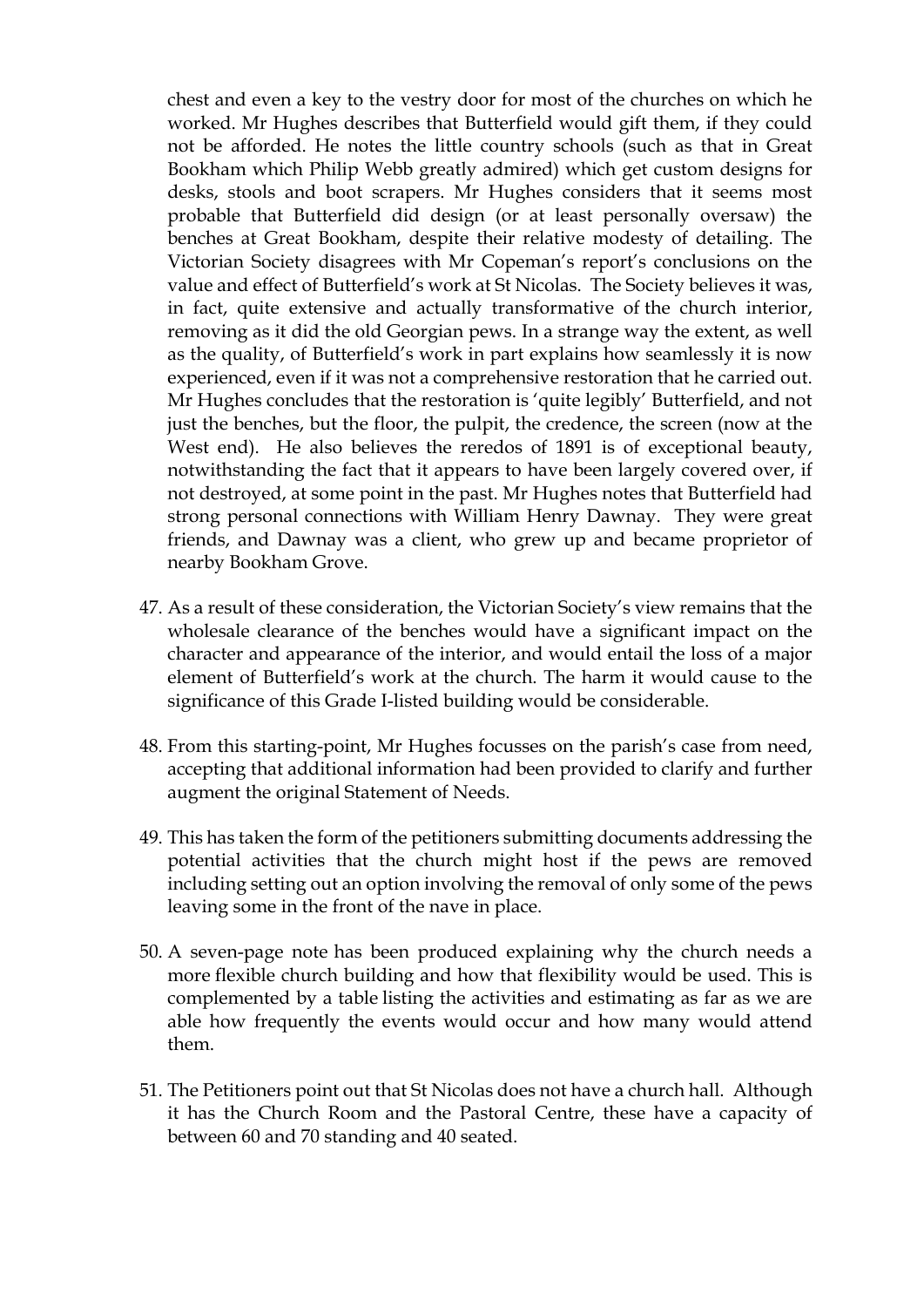52. The services and events which would benefit from increased flexibility include:

a. Morning Praise, initially once a month, but hopefully moving to weekly alongside the more traditional service.

b. Informal afternoon service for families and children.

c. Church fellowship events involving food eaten at tables in the church e.g. a celebration event; a 'bring and share' lunch; a fundraising event for a mission organisation.

d. 'Tots Alive' – activities and short service for pre-school children and their parents and carers.

e. 'Family Fun' – activities for children of all ages and their parents.

f. Schools services.

g. Concerts by local choirs and orchestras.

h. Miscellaneous community events such as lectures, public meetings, local government consultations, election hustings.

i. Displays by local societies in rear of nave – offering a 'shop window' in the centre of the village.

j. Day centre for older people.

- 53. The petitioners have also produced a document presenting illustrative seating layouts. Option A represents the conventional seating arrangement where the seats (including north and south aisles) are placed in straight lines in locations facing East which appear to replicate the Butterfield arrangement. Option B represents church-in-the-round with shallow arches of seats facing each other facing North and South with the central focus at a point in the centre of the nave. Option C represents concentric arches of seats facing east with a central aisle. Option D represents a broadly similar layout as in C but without a central aisle. Option E represents a central body of chairs in straight lines facing East but with angled seating in straight lines at the sides. Option F represents seating in straight lines, all facing North enabling the north aisle to be used as a large performance area (much larger than the space at the front of the nave) Option G represents a seating plan with tables and chairs arranged as if for a sit-down meal covering the entire nave.
- 54. The Victorian Society remains unconvinced. Given the high level of harm that the sweeping clearance of benches would cause, the Society argues that extremely specific and compelling justification would be required. The table indicates that there are three uses, or potential uses, all occurring – or possibly occurring – relatively infrequently (informal afternoon services, church fellowship events and day centre for older people) which would require an entirely uncluttered nave. It is not clear precisely, the Society argues, how the church would be expected to function or be laid out for such events, and it is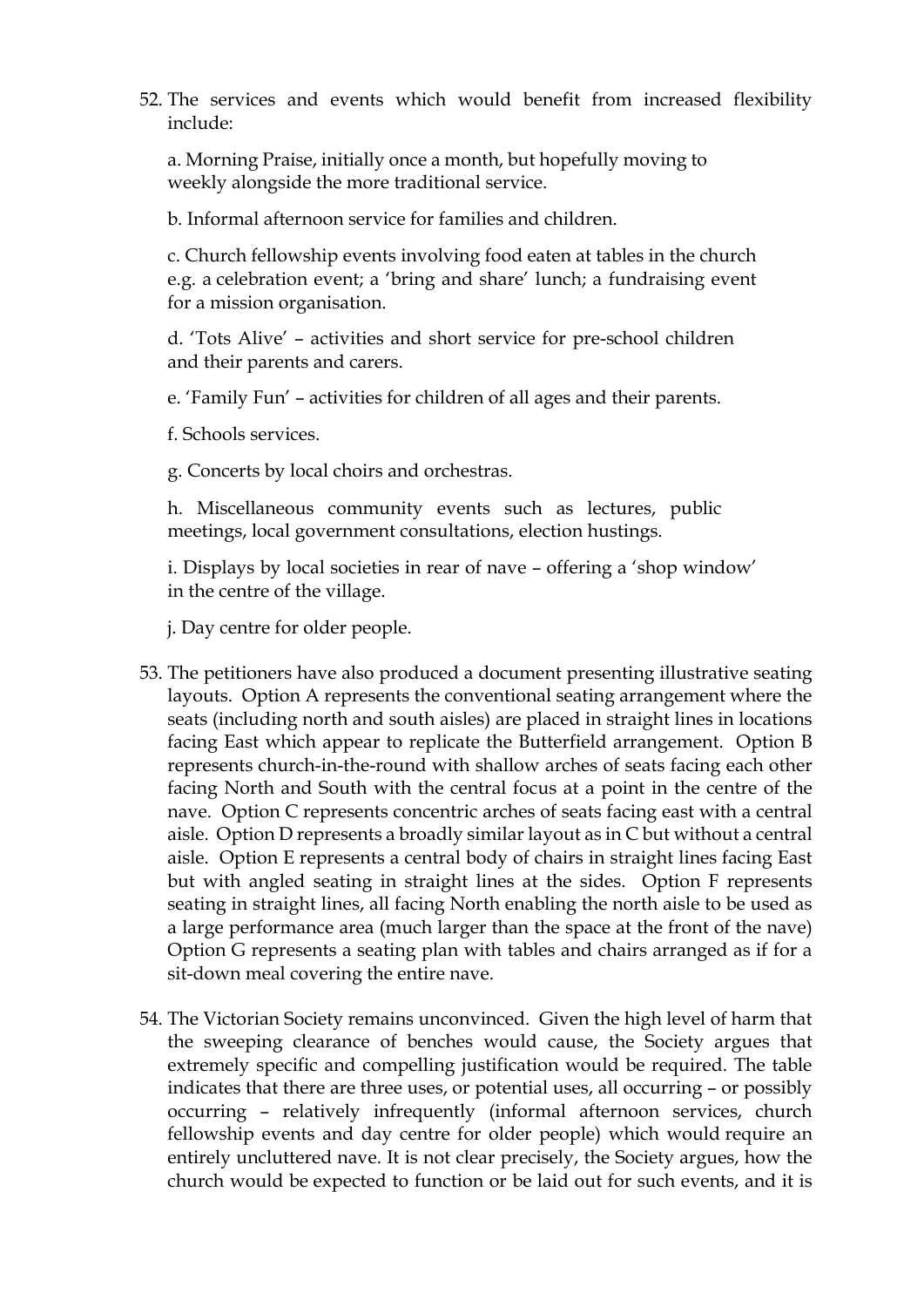not clear whether these uses could be accommodated in other parts of the church or the hall. The Society has previously recommended the production of a liturgical plan, and warned of the danger of undertaking permanent and irreversible harmful changes predicated on occasional and/or experimental liturgies; it does so again. It is also not clear what a 'day centre for older people' would constitute, and the question-marks accompanying its reference in the table imply it is not necessarily even an entirely serious and concrete proposal. The illustrative seating layout document, says Mr Hughes, is itself not terribly helpful either: any number of possible seating layouts could be devised, but if they are not planned or intended, then they are rather meaningless.

- 55. For these reasons the Victorian Society advocates a solution that would see a central block of Butterfield's pews, some 5 pews in depth on either side of the existing aisle, remaining. It argues that the aisles are relatively wide and the usable space they afford, cleared, could be expanded further by shortening the central block of pews, bringing the ends of the benches in line with the outer edge of the arcades. Some clearance at the west end, and particularly at the front (for which the Society is content that specific justification *is* provided), would also be acceptable. Cumulatively this would free up a great deal of entirely flexible usable space, whilst preserving a central core of bench seating, and the contribution it makes to the character, appearance and legibility of the interior. It is for this reason that the Society wishes this option is included in a revised options appraisal. It argues that the removal of benches or pews towards the rear of the nave and the removal of chairs in either the south or north aisles (or both) is commonplace.
- 56. The Victorian Society states that it recognises that clarifying future uses and intentions for a reordered building is not always a simple task. It is partly for this reason that the Society often advocates a phased approach to church reorderings. In this instance, it considers that a phased approach would be especially appropriate, suggesting that partial clearance and shortening could unlock space that would satisfy the overwhelming majority of the parish's needs. If, in time, it becomes clearer that even more space and flexibility is really required, then at that point the parish would be in a much stronger position to articulate and to demonstrate a need for further clearance. The parish was urged to give due consideration to this option.
- 57. This option has been expressed in the following plan: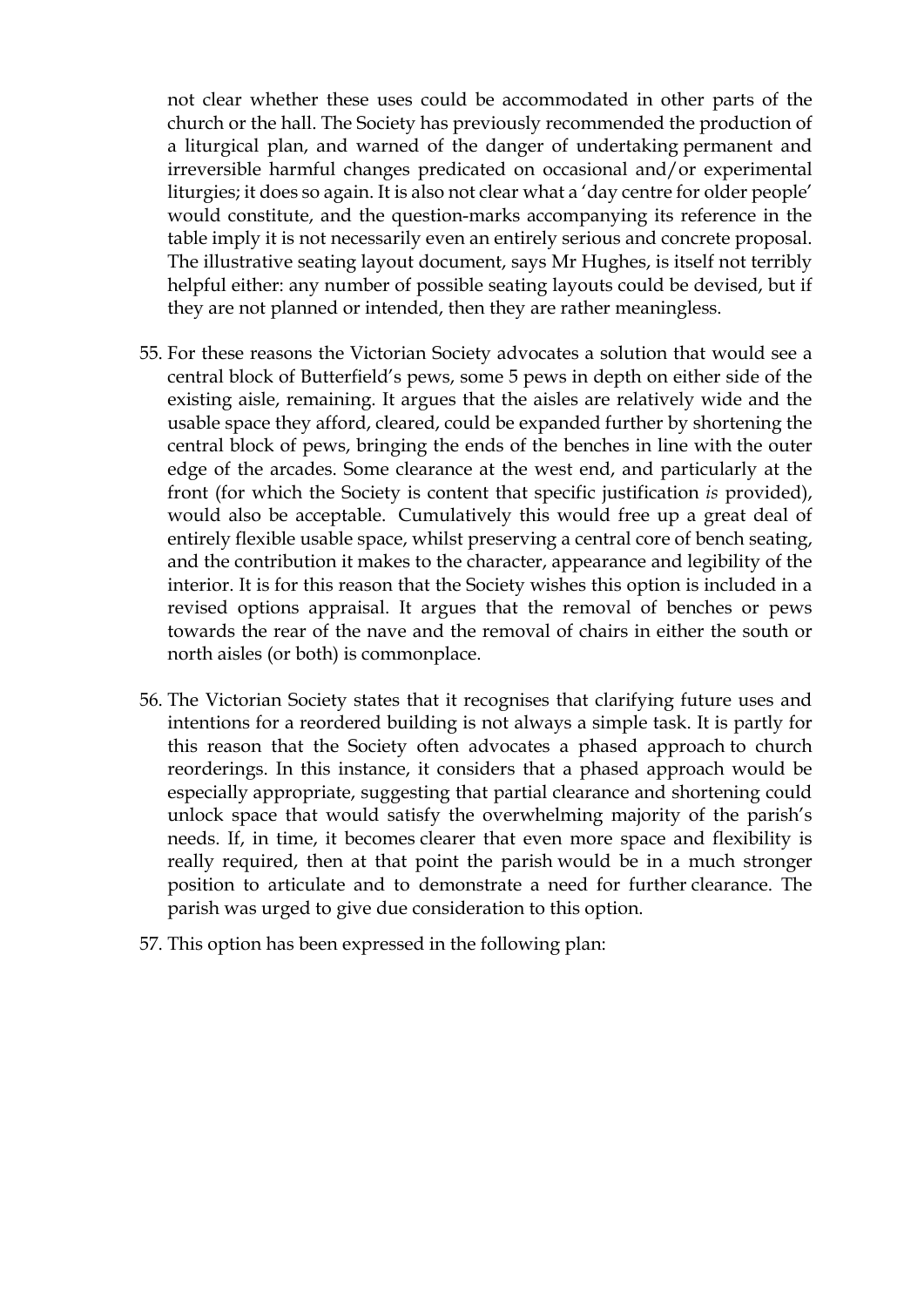

58. Note that:

- 1. The existing pews would be relocated to provide 5 pews in strict alignment either side of the central aisle.
- 2. The pew front which contains the carved panels would be divided into two and used as pew fronts for the two blocks of pews either side of the central aisle.
- 3. The pews would be removed and then reinstalled on the refurbished floor. They would be bolted down in such a way that they could be moved should an event in the church require this, e.g., a concert involving a choir and orchestra that required additional space.
- 59. The problem raised by an inflexible Victorian seating arrangement is a very familiar one. It is at odds with so many of the established alterations that have been established during the course of the last century: the moving of the liturgical theatre from Sanctuary to nave; the greater use of churches as a social resource in the local community, often the largest building and one most capable of providing space for concerts; the desire to provide a space for social gathering over coffee at the end of the service; the movement away from a pipe organ as the sole source of musical accompaniment but with the corollary that larger space is required for musical instruments; the acknowledgement that children within a service need their own space. Added to this is the fact that the removal of pews and benches, when adopted, have been so startlingly successful, particularly in cathedrals and abbeys where the sense of space created by the lack of furniture opens up the architecture and enhances the spirituality of the space. As I have said elsewhere, there are drawbacks such as the need to store and manage many dozens of individual chairs in a way that does not counter the effect. Even, however, the effect of introducing contemporary, minimalist wooden and chrome metal chairs has proved to be remarkably successful, given their jarring juxtaposition against mediaeval architecture and their peculiar quality of looking neither domestic nor churchy.
- 60. All of these factors weigh heavily in favour of a petition to remove Victorian pews. There is, however, yet another, perhaps more compelling, reason why the removal of an inflexible Victorian arrangement of pews may be justified.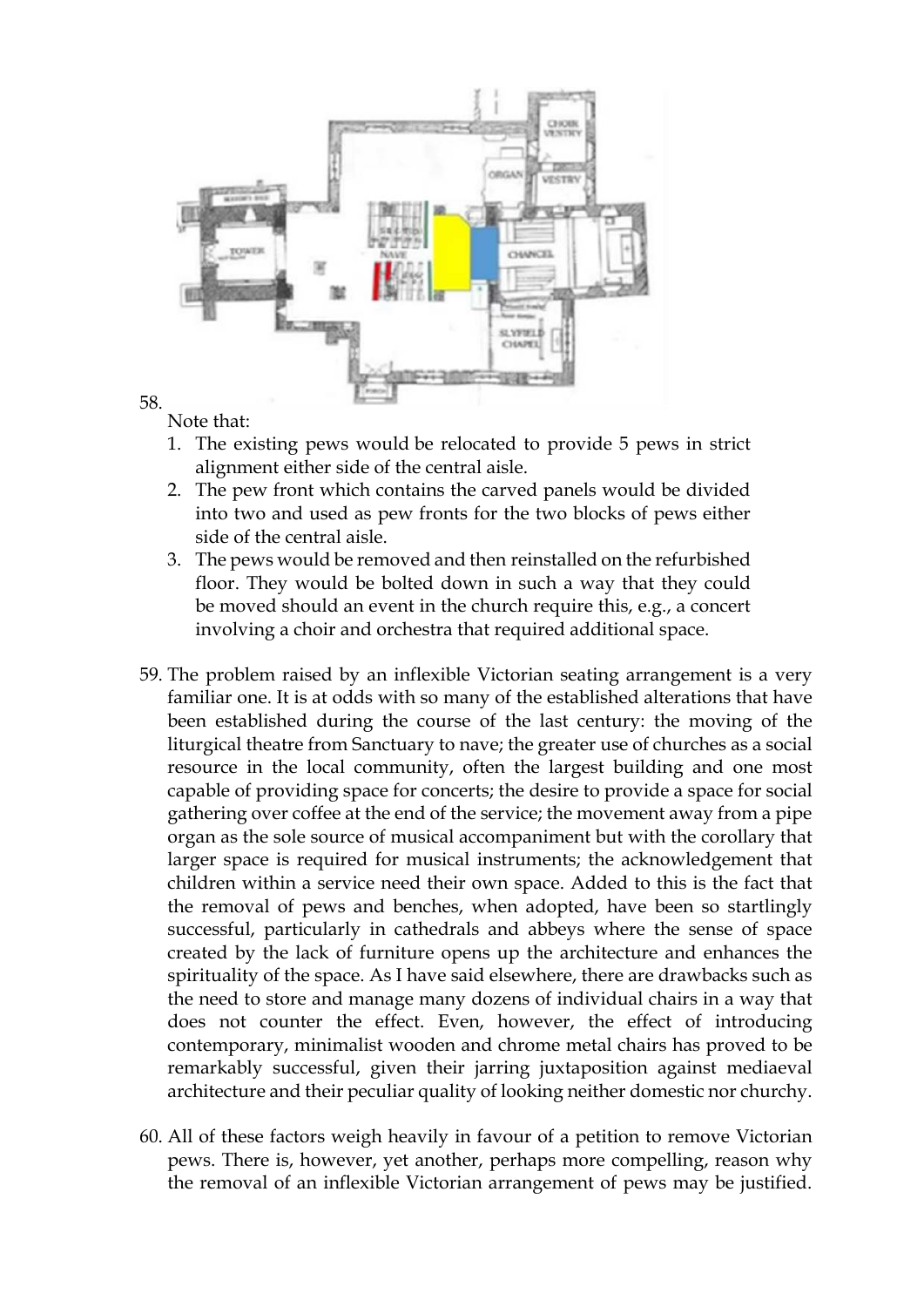This concerns the need for many churches to engage more closely with the younger congregation, especially where the size of the existing congregation is dwindling and the remaining congregation is becoming increasingly elderly and, to that extent, forming something of a barrier to a younger generation. It is easy, therefore to see why the church of St Nicolas has employed a member of staff to engage with the new generation of churchgoers. If the 'Mission' of the church is hampered by the physical constraints of the building than the church ceases to be effective within the community and its very *raison d'être* is lost. That is an unacceptably high price to pay for the undoubted benefits of preserving an historic structure and interior. It is all the more difficult to justify when our great Victorian architects who have so graced the interiors and exteriors of so many landmark churches in so many communities were themselves ruthless destroyers of old-fashioned Georgian interiors in pursuit of what they undoubtedly saw as their 19th Century Mission that was to see more and more of the burgeoning, unchurched population enjoying the consolation of a revivified religion which was directed towards every strata of society and every age group.

- 61. If the driving force for change is a belief that getting rid of serried ranks of Victorian pews will solve the problem of a dwindling congregation then this, too, may be illusory. The removal of a Victorian interior may then become a scapegoat rather than an opening-up of the future.
- 62. I was attracted to the suggestion that a step-by-step approach has many advantages, as the Victorian Society point out. However, I am also aware that there are potential shortcomings. First, it would prevent many of the layout options set out in paragraph 53 above to be tried out. I accept that their utility cannot be fully established until they are put into practice so they will inevitably be speculative. Secondly, whilst the removal of the bolts securing the Butterfield pews may be possible on rare occasions when, for example, an orchestral concert is to take place, it is unlikely to be feasible for a routine weekly service in the round. Thirdly, I am conscious of the potential aesthetic appearance of a church with 5 rows of dark Victorian pews on either side of the front section of the nave surrounded by a sea of light modern chairs to the side and to the rear of them. I am uncertain whether this will preserve the Butterfield *gesamtkunstwerk,* his concept of a comprehensive and exclusive decorative scheme involving every item within the church. Arguably, it is a case of all or nothing. Fourthly, a step-by-step approach is not without cost. The benches with their historic carved panels will have to be reconfigured if, after the period of experimentation, these benches are relocated near the tower. Further, I am not sure whether the proposed position of a radiator and the kneeler display unit will require alteration if the 10 remaining benches are eventually removed.
- 63. I was conscious of the fact that the DAC has never been involved with the significant changes which the petitioners had proposed since my Memorandum. I, therefore, invited the DAC's help on all of the revised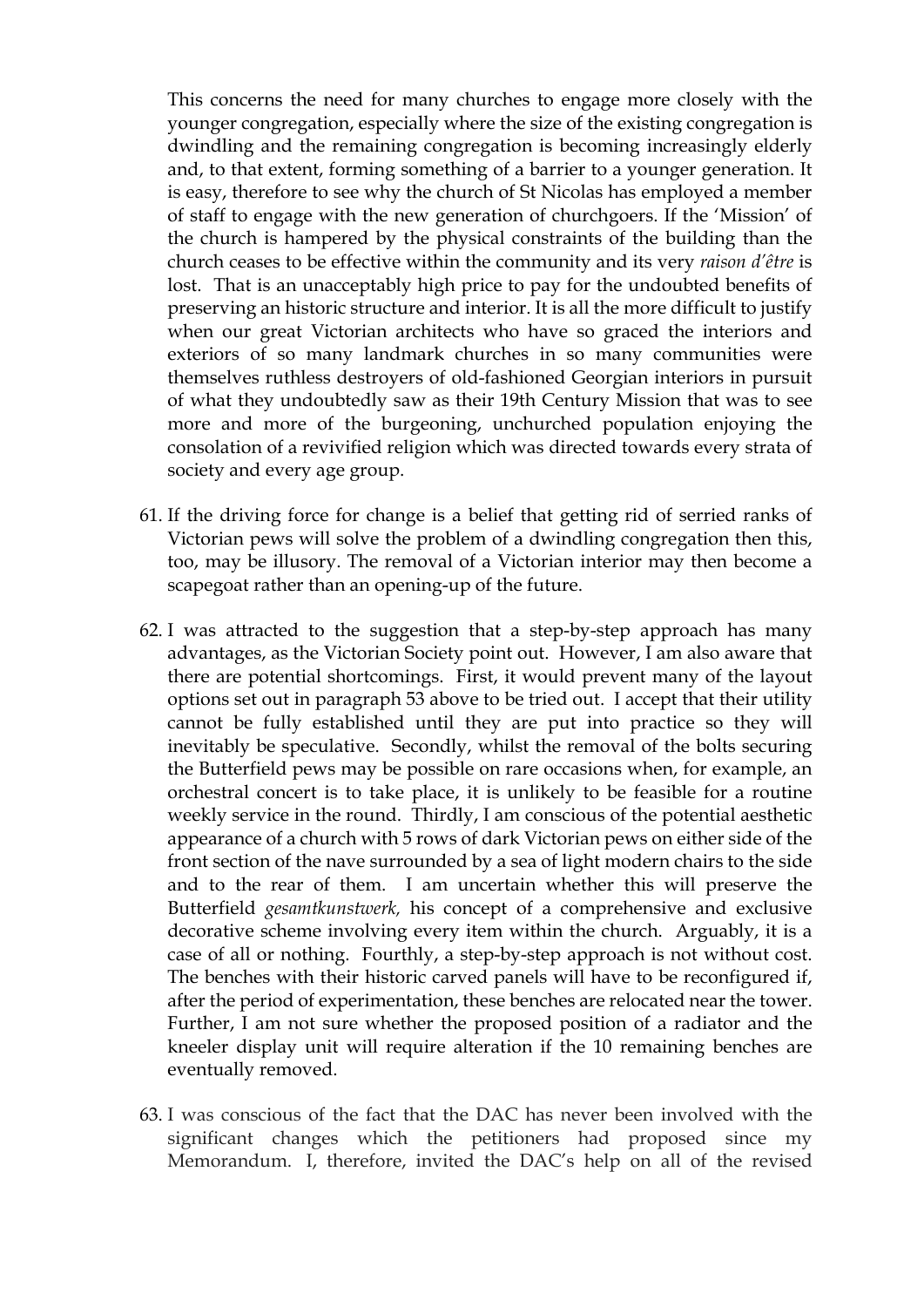proposals and, in particular, what is now the principal remaining issue, namely, whether there should be partial removal (perhaps as a first step) or whether there should be the wholesale removal of the nave pews (barring the 'historic' panelled ones) without trying the option of partial removal. Having viewed the church, the DAC might have been able to form a better view than me about what the interior would look like with a block of 10 pews (5 on either side of the aisle) at the front of the nave. I was concerned about whether the effect would be jarring to have such a small remnant of the Victorian pews located in the most prominent position in the nave, surrounded by a host of contemporary seating as the plan in paragraph 57, above, might suggest. Would this properly evoke Butterfield's Victorian conception or look simply incongruous? A step-by-step approach has the distinct advantage of permitting the petitioners, the PCC, the congregation, the DAC, the Amenity Societies and me to see what it would actually look like 'in the flesh' (as it were) without the inevitable speculation of what it might have been. However, if the outcome were, in its judgment, to be obvious, the DAC might recommend biting the bullet and suggesting all the pews are removed now, perhaps, saving the additional costs of a phased reordering.

- 64. Following my invitation, the DAC have now discussed the proposed changes to the plans at Great Bookham, and in particular the pews in the nave. Their considered view is that leaving 5 rows of pews either side of the nave would not be in any way appropriate, sensible or aesthetically pleasing, as well as going against the desires of the church for a more flexible space. They, therefore, recommend that all the pews in the nave be disposed of, as they had originally advised. (They were content with the rest of the changes).
- 65. I appreciate the wish of the Victorian Society to maintain the integrity of the Butterfield interior as a whole but also their recognition that this would hamper the PCC's wish for growth that renders it impossible. Hence, their compromise solution that there should only be a partial removal. However, I have concluded that this solution serves neither the goal of maintaining the integrity of the Butterfield interior, nor of satisfying the parish's needs for a flexible space. True, it affords *some* greater flexibility in *some* parts of the nave; true, it affords a glimpse of what the church *would* have looked like if the visitor *imagined* the nave filled with serried ranks of pine pews. But, in seeking to serve two masters, present needs and past aesthetics, there is the risk that it properly serves neither. I am satisfied that the parish's genuine wish is to be able to offer a resource to the community that it cannot presently offer. Whilst the exact scale of the benefit cannot currently be quantified, that is the nature of the experiment. Projections can be both expanded to one extreme and, at the same time, minimised to become marginal, depending entirely upon the point of view of the projectionist. However, in order to realise the parish's aspirations to engage the community more fully, I have concluded that they should have the best opportunity to do so. That leads me to the ultimate conclusion that the removal of all the pews is justified. Hence, I will grant the petition to do so.